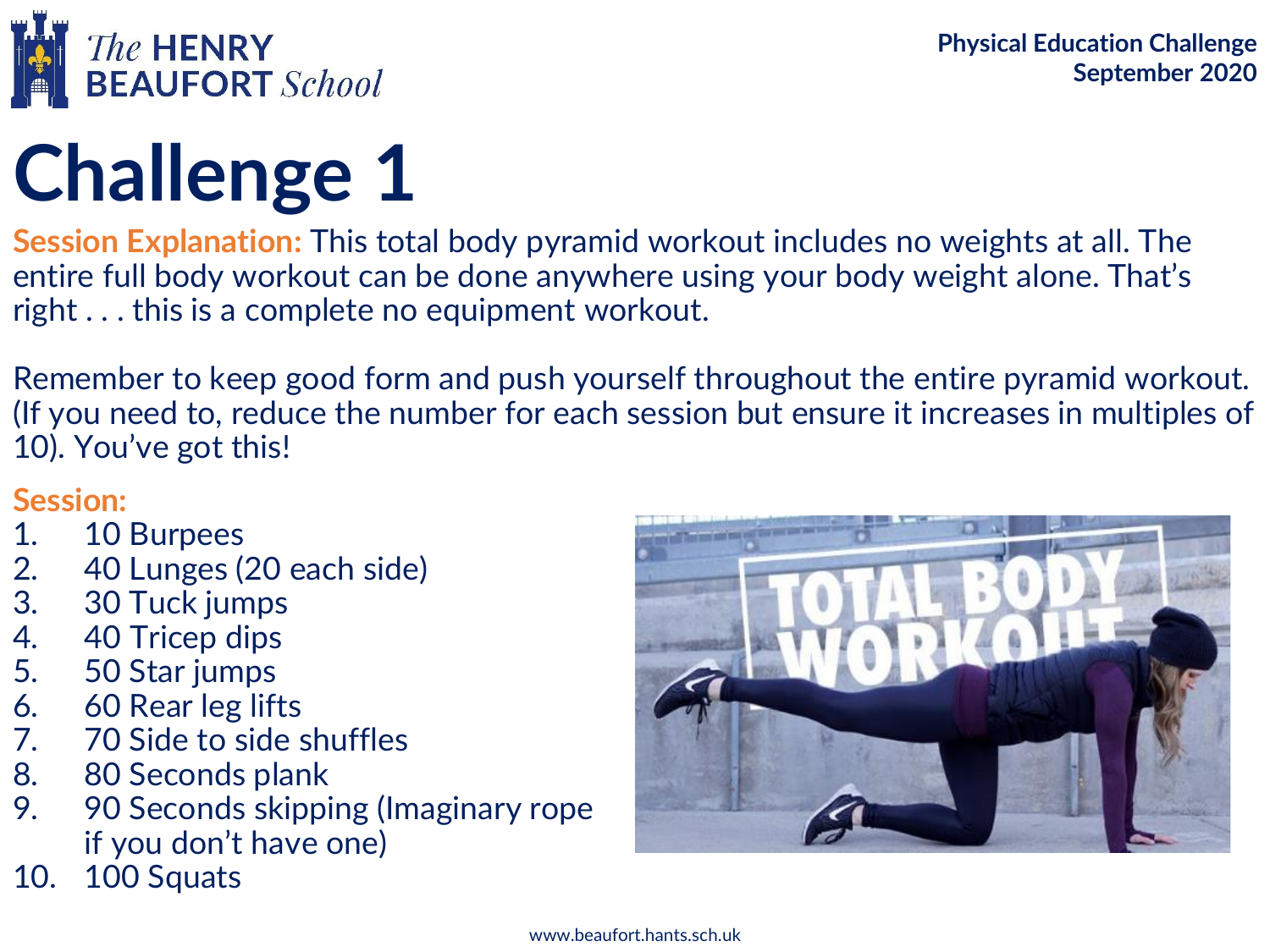

**Session Explanation:** Fartlek training. Complete 6 100% intensity sprints for the set distance. This must be done as fast as you can in a safe environment outside your home.

### **Session:**

- 1. Run 1 15s sprint followed by a 45s walk
- 2. Run 2 20s sprint followed by a 40s walk
- 3. Run 3 30s sprint followed by a 30s walk
- 4. Run 4 40s sprint followed by a 20s walk
- 5. Run 5 40s sprint followed by a 15s walk
- 6. Run 6 50s sprint followed by a 10s walk
- 7. 2 Minute gentle jog in your local area. (Stay safe and be responsible)

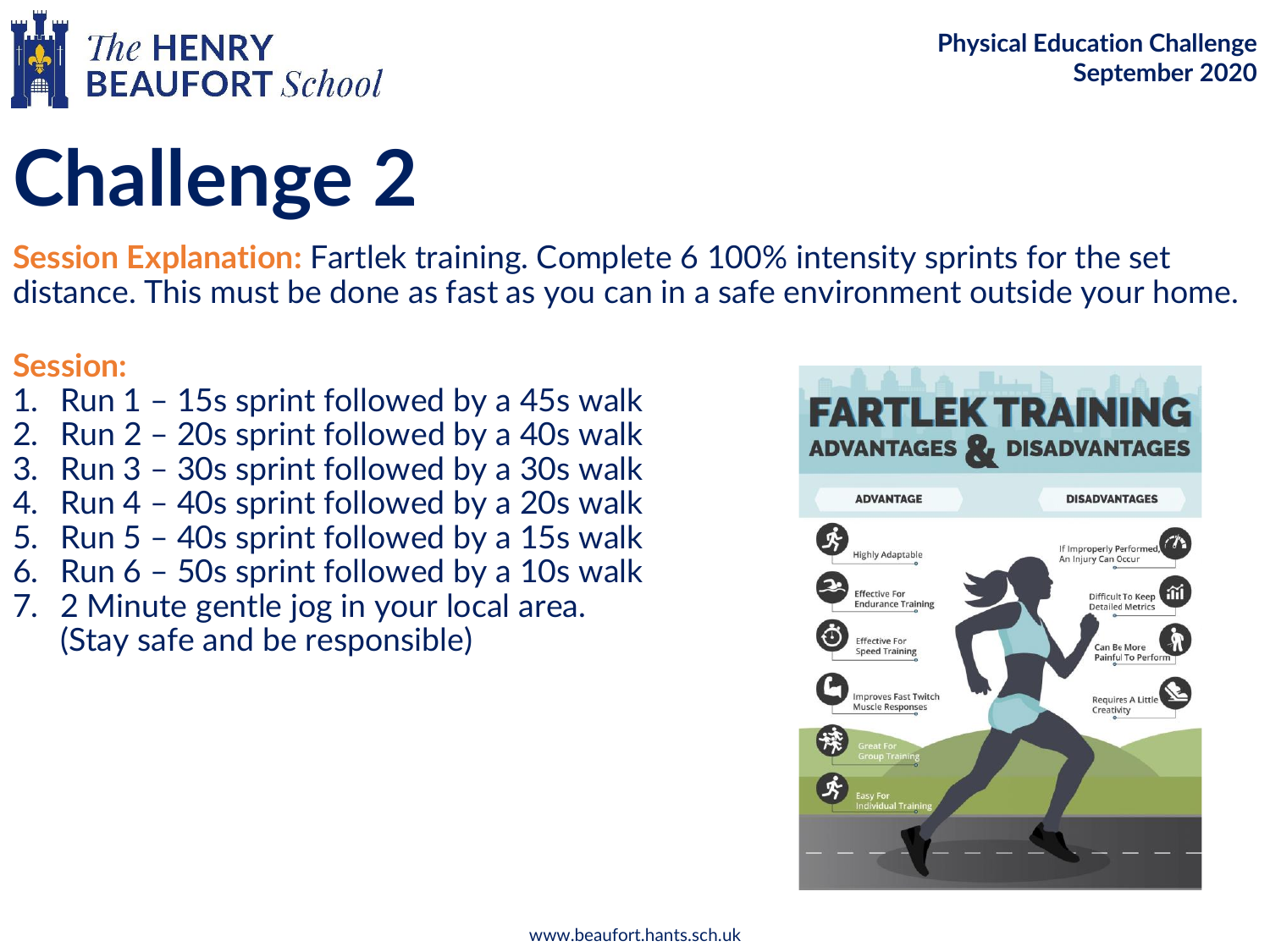



**Session Explanation:** Develop your muscular endurance and cardiovascular fitness complete the virtual building or mountain climb challenge!

**Session:** Chose your personal challenge.

- Complete it over a number of sessions, days and/or weeks.
- Walking down the stairs doesn't count only going up!
- Don't forget to keep a tally of stairs climbed.
- Start off with a few minutes and then rest keep repeating for 30min minimum (including rest time) – listen to your body and work within your means but, challenge yourself.
- A good cool down is essential.
- Do it in pairs/as a family continuous relay style one works, others rest.

| <b>Virtual Mountains</b> | <b>Stairs</b> | <b>Virtual Buildings</b>         | <b>Stairs</b> |
|--------------------------|---------------|----------------------------------|---------------|
| Scafell Pike, England    | 6180          | Sydney Opera House               | 425           |
| Snowdon, Wales           | 7120          | <b>Clifton Suspension Bridge</b> | 490           |
| Ben Nevis, Scotland      | 8810          | Big Ben                          | 632           |
| Mont Blanc, France       | 30420         | BT Tower, Birmingham             | 997           |
| Kilimanjaro, Tanzania    | 38680         | <b>Blackpool Tower</b>           | 1036          |
|                          |               | <b>Canary Wharf Tower</b>        | 1600          |



#### www.beaufort.hants.sch.uk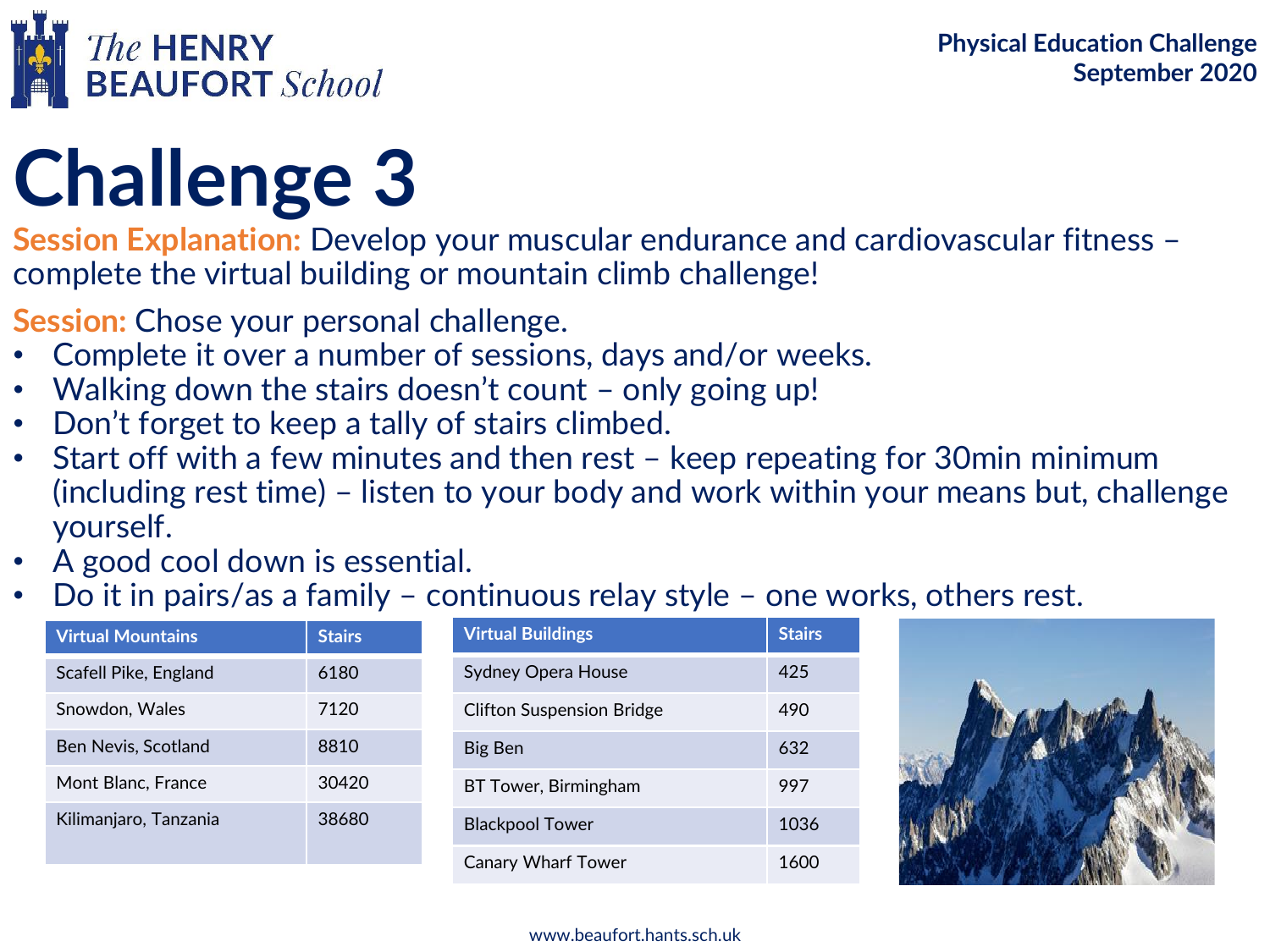

**Session Explanation**: Coordination ball skills.

**Session:** Using any ball you have at home and a wall (side of the house, garage wall, park wall etc.)

- 1. Throw the ball against the wall and catch with 2 hands x10
- 2. Throw the ball against the wall with 1 hand and catch with 2 hands x10
- 3. Throw the ball against the wall with 1 hand, catch with 1 hand x10
- 4. Kick the ball against the wall, rolling and volleys x10 each
- 5. With a family member, alternate 1 throws the ball the other catches x10
- 6. Make this into a game, where 1 throws and the other catches, 1 point for a successful catch, catcher then throws etc… make it hard by using angle or varying height so your opponent has to move to catch it. Make it easier by adding a bounce if needed. This game also works well with a racket and ball if you have 1.